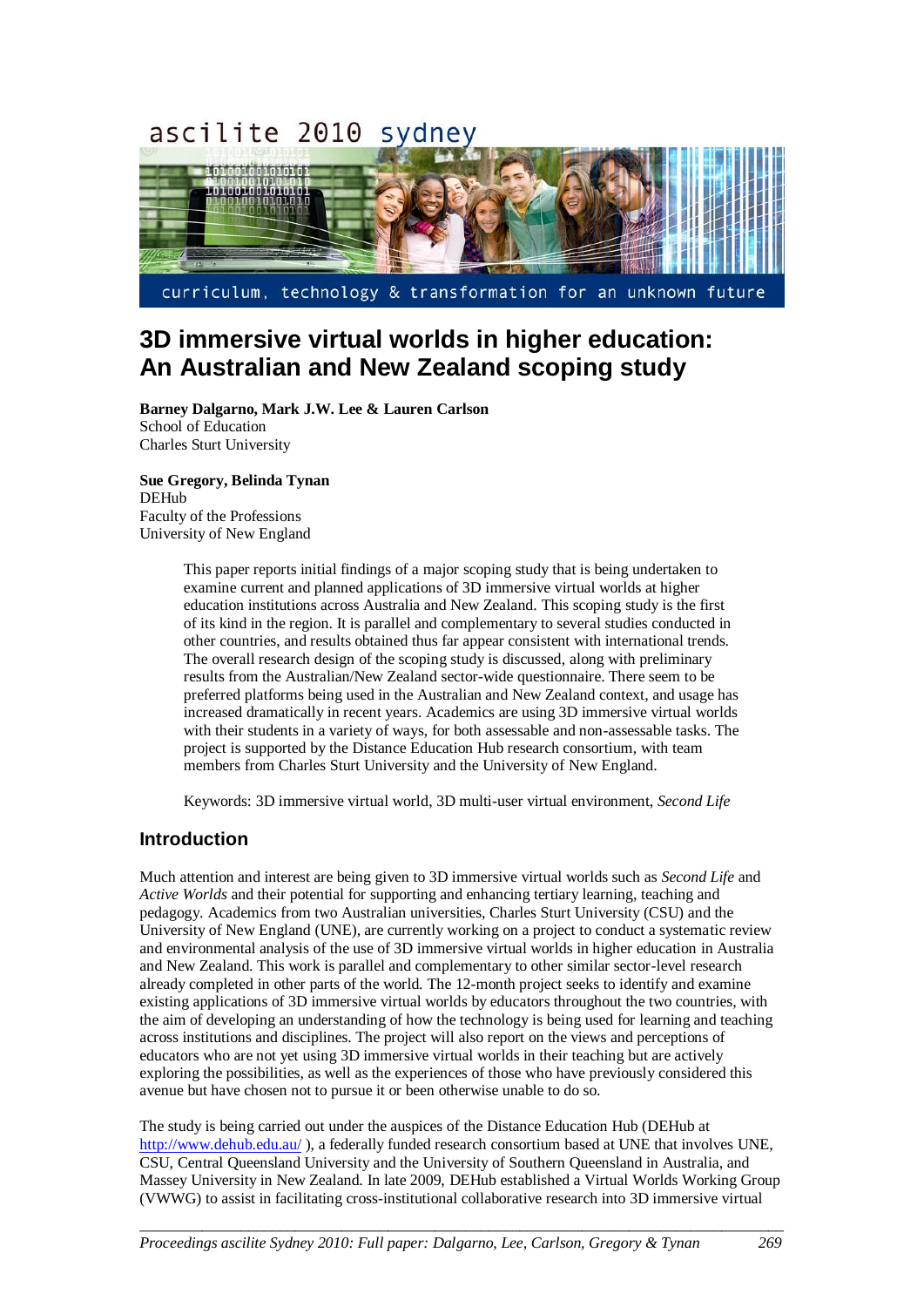worlds, striving to identify research gaps/needs and to define, document and promote good and/or best practices in this area. The scoping study project will provide the VWWG, as well as ascilite and the educational technology and higher education communities at large, with exemplars, guidelines and recommendations to encourage the successful uptake, implementation and use of 3D immersive virtual worlds by educators, institutions and their students.

The timeliness of a scoping study with this Australian and New Zealand focus can be demonstrated, for example, in the range of papers and sessions dealing with this topic at the 2009 ascilite conference, where no less than 13 papers relating to 3D virtual worlds and multi-user virtual environments were presented. These papers collectively illustrate the diversity of research and practice in the use of 3D immersive virtual worlds in Australian and New Zealand higher education. For example, within this collection of papers there are reports of applications in a wide range of disciplines including teacher education (Campbell, 2009), nurse education (Rogers, 2009) and cultural studies (Henderson, Huang, Grant & Henderson, 2009); and research studies with a wide range of foci including educator perceptions (Gamage, Tretiakov & Crump, 2009), student perceptions (Gregory & Tynan, 2009) and virtual world teaching practices (Willems, 2009).

This paper begins with an overview of the extant of the key literature, before describing the background and overall motivations or rationale for the scoping study project. It then details the study, including its aims and objectives, research design/methodology and dissemination methods. Next, the preliminary findings of the sector-wide questionnaire are reported. Finally, the paper concludes with a discussion of emergent themes from the preliminary results and an outline of the project team members' plans for the remainder of the study.

# **Key literature, background and rationale for the study**

The working definition of a "3D immersive virtual world" adopted for the purposes of the project is that proposed by Lee (2010, p. 2):

a computer-based, simulated environment in which users are able to immerse themselves, and within which they are able to, through their avatars (computer-based representations of themselves or alternative selves), experience, manipulate, interact with and/or create virtual objects and places that are graphically depicted in three dimensions. The objects and places within a virtual world may be modelled according to those in the real world or may be fantasy based. Most current virtual world applications allow for multiple users and include facilities that enable users to communicate and interact with one another within the virtual environment.

In the United States, the 2007 *Horizon Report* (New Media Consortium, 2007) classified virtual worlds as an emerging area likely to impact higher education within the next two to three years. Subsequently, in the following year, the inaugural edition of the Australia–New Zealand version of the *Horizon Report* (Johnson, Levine & Smith, 2008) was released, and it pinpointed "virtual worlds & other immersive digital environments' as a 'technology to watch' with a likely time-to-adoption of one year or less. In a recent review of empirical research covering both K-12 and higher education settings internationally, Hew and Cheung (2010) found that 3D immersive virtual worlds were being used for three main purposes: (i) as communication spaces, (ii) for simulation of space (spatial), and (iii) as experiential spaces ("acting" on the world). Lee (2009) analysed cases of 3D immersive virtual world use in education, with an emphasis on the collaborative aspects of the facilitated learning activities. In addition to the powerful affordances of the technology and the rich possibilities it offers for enhancing and enriching the student learning experience, higher education is faced with an imperative in that, as argued by Collins (2008), it "has a significant role to play … [as] Business and industry will be looking for an educated workforce ready to meet the challenges these new environments present, from new modes of marketing, design, and manufacturing to new kinds of management and organizational leadership models that leverage virtual environments as one option in a suite of online tools serving the needs of companies and their customers" (p.56).

The Joint Information Systems Committee (JISC at<http://www.jisc.ac.uk/> ) in the UK has already commissioned a scoping study on serious virtual worlds in the British education and training industry, and published a report of its findings (de Freitas, 2008). This report includes a thorough review of the field, plus case study examples that are representative of the multitude of ways in which 3D immersive virtual worlds can be and are being used for learning, including but not limited to mentoring,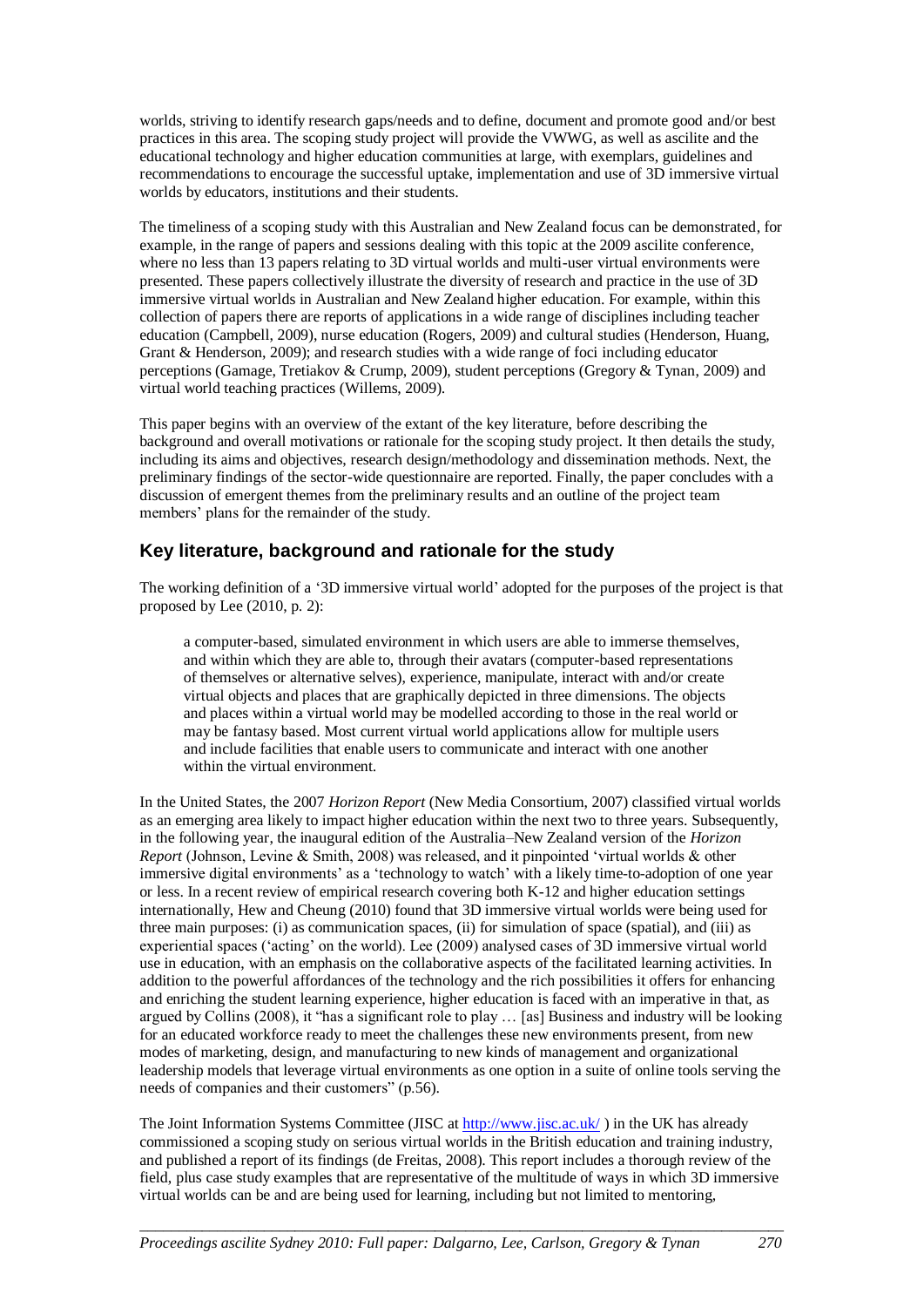constructionist activities, exploratory trails and quests, role plays and skill practice. According to the report, virtual worlds also have the potential to support a range of cross-disciplinary collaborative research and learning opportunities that are only starting to emerge. Additionally, the JISC report provides valuable resources for researchers and practitioners, such as a typology and a list of 3D immersive virtual worlds.

Also in the UK, as an outcome of a project funded by Eduserv (http://www.eduserv.org.uk/), Kirriemuir (2008) presents a "snapshot" of the use of *Second Life* in higher education and further (i.e. vocational) education. Like the JISC report, the Eduserv report testifies to rapid growth in the number of UK academics using *Second Life* for learning and teaching, estimating that some three-quarters of UK universities are actively developing or using *Second Life* at the institutional, departmental and/or individual academic level. A large proportion of these activities and initiatives are funded internally, with staff frequently donating considerable amounts of their own time. As with the JISC study, academics who participated in the Eduserv study made reference to a broad spectrum of 3D immersive virtual world-based activities spanning the domains of learning, teaching, research, performance, demonstration and construction.

The EDUCAUSE Center for Applied Research (ECAR at <http://www.educause.edu/ecar/> )in the USA has also issued a research bulletin on *Second Life* in education, focussing primarily on the tertiary sector (Kelton, 2007). This bulletin provides coverage of both technological and pedagogical aspects, drawing on recent literature as well as interviews with several educators and innovators. Again, similar to the UK reports mentioned above, the content of the ECAR bulletin, especially the examples included of how academics are using *Second Life* as a training, teaching and research tool, speaks to the wide variety of applications that are possible. Indeed, the author of the bulletin observes that "it seems as if each institution is using this tool in a way that reflects of its own perceived need" (p. 5). He goes on to comment that "being able to state with any certainty what most or many institutions are doing is difficult at best ... [which] is further complicated by the fact that in some instances it is one individual, department, or even academic unit that constitutes the institution's presence" (p. 5).

In Australia, Bradshaw (2006), in her report for the Australian Flexible Learning Framework [\(http://www.flexiblelearning.net.au/](http://www.flexiblelearning.net.au/) ), looked at virtual world usage in the VET (vocational education and training) sector, where she found that virtual worlds had the potential to be used in ways that are engaging for students, encouraging creativity, learning through simulations, experimentation and observation while promoting increased immediacy, expanded horizons and the building of selfawareness. There is a need for research that is parallel and complementary to the above and concentrates on the Australian and New Zealand higher education perspective, transcending isolated "show-and-tell" and anecdotal reports to accurately depict and represent in detail the unique opportunities, challenges and realities of the technology and its deployment and use within the highly dynamic, evolving national higher education context in these two countries.

The DEHub scoping study project is intended to address this need, culminating in the provision of analysis and recommendations to inform policy, practice and future research in the field. It is particularly significant for a number of reasons. Firstly, no Australian and/or New Zealand study of its kind has been undertaken to date, and there has been no national capture of activities, uses and impact of the use of the 3D immersive virtual worlds for enhancing higher education learning and teaching in either country. Secondly, there is a need for an accurate picture of the "state of play", including current, past and planned applications at the various institutions, so as to help direct future research, development and use. Thirdly, the compilation of an annotated bibliography of published research into, and evaluations of, 3D immersive virtual worlds in Australian and New Zealand higher education will provide a solid platform for further research. Last but not least, an examination of the lessons learnt, including perceived and actual costs and benefits, support provided and barriers to use of the technology at the various institutions, will be invaluable in informing future applications and initiatives.

# **Details of the study**

## **Aims and objectives**

The scoping study primarily seeks to achieve a broad understanding of the current "state of play" or "lie of the land" of 3D immersive virtual worlds in the Australian and New Zealand higher education environment. Particular emphasis is being placed on university teachers", educational designers" and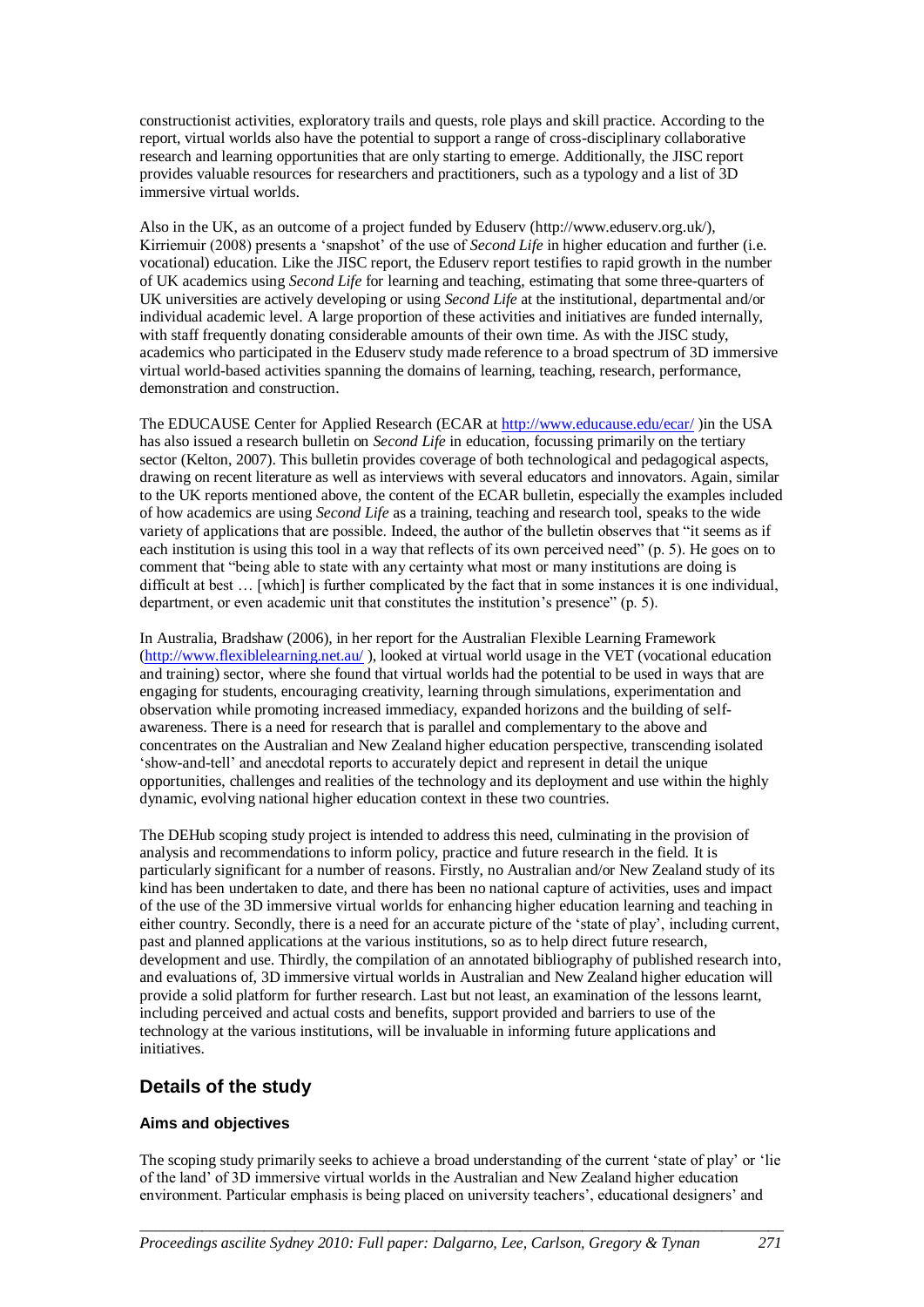information technology (IT) support staff members' perceptions and experiences relating to the use of the technology for learning and teaching. Specifically, the objectives of the study are to:

- compile a list of higher education practitioners who have explored the use of 3D immersive virtual worlds in their teaching;
- locate and document a range of examples of current, past or planned 3D immersive virtual worlds usage at the various institutions for learning and teaching purposes;
- examine the costs and perceived benefits for learning and teaching (as well as the actual benefits, where these have been evaluated):
- collate an annotated bibliography;
- identify the current level(s) of access to and support for 3D immersive virtual worlds afforded by the institutions to their students and staff, as well as any training provided in their use; and
- provide a forum for collating and disseminating lessons learnt by academics and institutions, both individually and collectively.

A secondary goal of the study is to outline the nature of, and reasons behind, actual and perceived barriers within institutions, and to assemble and disseminate advice on how academics and institutions can effectively overcome such barriers to promote successful adoption, uptake and use.

Overall, the project will assist in the facilitation of ongoing dialogue and exchange within a 3D immersive virtual worlds community of practice both among institutions involved in DEHub as well as in the educational technology and higher education communities more broadly.

## **Research design/methodology**

The scoping study consists of three phases of data collection:

- 1. Literature searches and searches of institutional web sites for the purpose of compiling an initial database of higher education staff who have a known interest or involvement in using 3D immersive virtual worlds for learning and teaching;
- 2. An online questionnaire to elicit detailed information about the ways in which 3D immersive virtual worlds have been/are being used, and the perspectives of the teaching staff involved; and
- 3. Interviews to gather more detailed information and perspectives from a subset of questionnaire respondents.

*Phase 1: Compilation of a 3D immersive virtual world user database (January to May 2010)* A list of 163 higher education staff members who use, have used or have considered using 3D immersive virtual worlds in their teaching has been compiled through literature searches, web searches and word-of-mouth networking. This database has provided an initial list of potential respondents to the questionnaire. The 163 identified staff members include 86 males and 77 females, with 116 staff based at Australian institutions and 47 staff based at New Zealand institutions.

## *Phase 2: Questionnaire (February to July 2010)*

The questionnaire was developed using an iterative process, with initial drafts generated through discussions within the project team, followed by the trialling of key questions with potential participants using cognitive interviewing techniques (see, for example, Willis, 1999). A pilot version of the questionnaire was then produced using the *SurveyMonkey* online questionnaire delivery platform [\(http://www.surveymonkey.com/](http://www.surveymonkey.com/) ) and tested with the help of 10 participants, including members of the DEHub VWWG as well as other identified individuals with appropriate expertise. Based on feedback from this group a final version of the questionnaire was created.

The questionnaire included questions grouped into the following sections:

- 1. Demographic data including age, gender, institution, teaching discipline area, teaching experience and experience with 3D immersive virtual world platforms;
- 2. Views and beliefs about the potential of 3D immersive virtual worlds for learning and teaching;
- 3. Summary information about each subject/course/unit in which 3D immersive virtual worlds had been used including the years of offering, the discipline area, the virtual world platform used, the delivery mode, the number of students involved, whether the use of virtual worlds was compulsory and whether it was an assessable component of the subject/course/unit;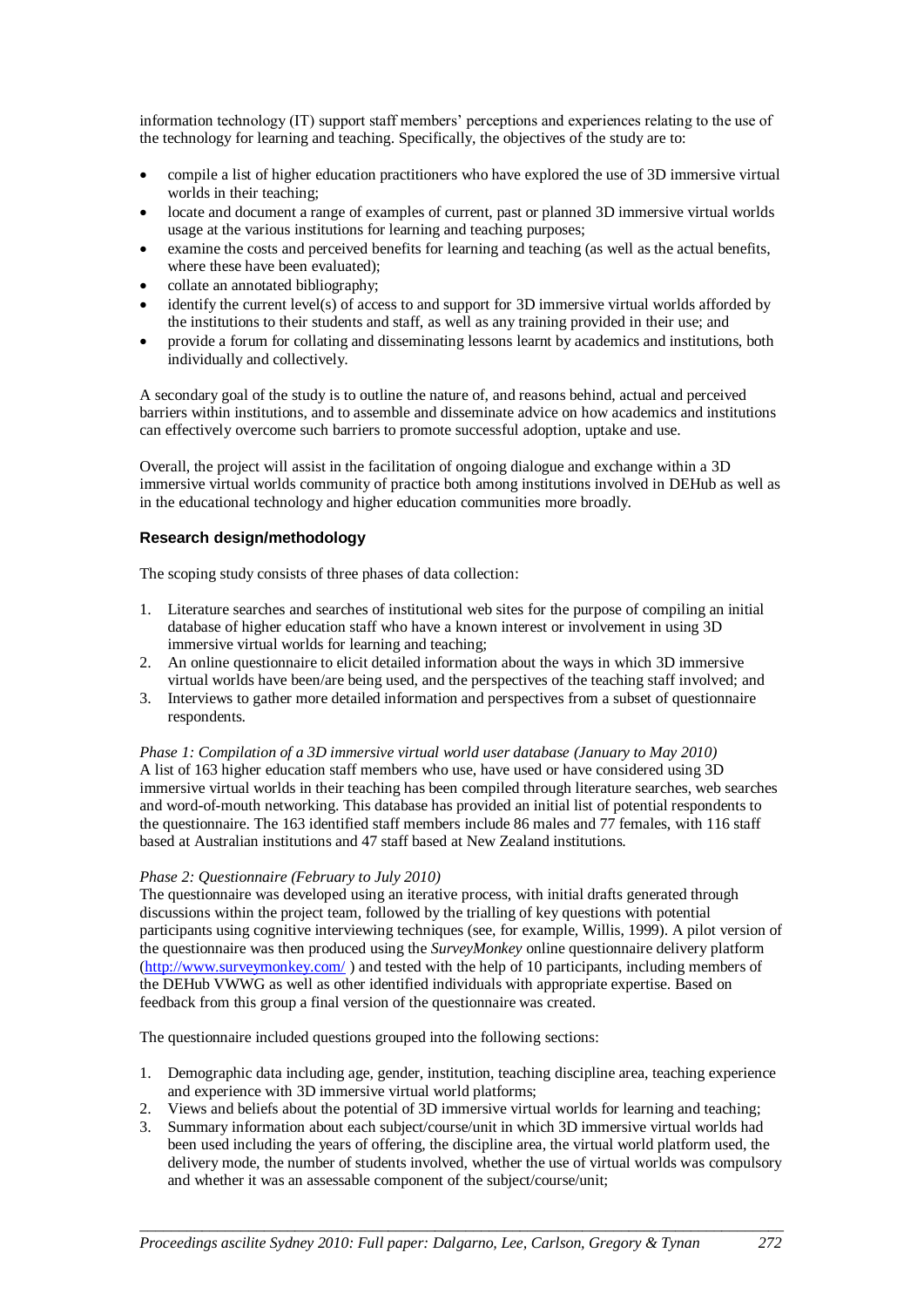- 4. More detailed information about a single subject/course/unit in which 3D immersive virtual worlds were used; and
- 5. Key success factors and barriers to the use of 3D immersive virtual worlds in learning and teaching as perceived by participants, based on their observations and experiences.

As well as approaching individuals directly via email to invite them to participate, the questionnaire was made available through various electronic mailing lists/listservs and other distribution mechanisms. In particular, the questionnaire was publicised through the listservs and newsletters/bulletins of several associations, including ascilite, the Open and Distance Learning Association of Australia (ODLAA), the Higher Education Research and Development Society of Australasia (HERDSA) and the Distance Education Association of New Zealand (DEANZ). Similar announcements were distributed to the members of a number of national and international online communities with a specific interest in the use of 3D immersive virtual worlds in education, such as SLED (the Second Life Educators group) and AusSLERs (Australian Second Life Educators and Researchers). As an incentive, those completing the questionnaire were able to opt to be placed in a draw for a chance to win their choice of either an 8GB iPod Touch or \$250AUD paid as Linden Dollars (the currency used in *Second Life*).

At the time of writing (late June 2010), 71 participants had responded to the questionnaire. It is anticipated that there will be about 100 respondents altogether.

Analysis of the questionnaire data will be primarily descriptive to present a clear picture of the scope of applications of 3D immersive virtual worlds across the two countries; however, some inferential statistics will be employed in order to provide clarity when comparing the responses of various subgroups within the respondent population.

## *Phase 3: Interviews (August to October 2010)*

From the list of questionnaire respondents, up to 24 people will be approached to be individually interviewed. These interviews will be semi-structured and approximately 30 minutes in duration. Interviewees will be asked to elaborate and expand on their views, experiences, observations and reflections in relation to the use of 3D immersive virtual worlds for learning and teaching as described in their questionnaire responses. They will also be encouraged and given the opportunity to discuss, in detail, the ways in which they have used and/or intend to use the technology in their teaching practice, along with the motivating or driving factors and pedagogic rationale underlying their instructional designs and decisions. It is anticipated that a cross section of participants from a range of institutions, including academics from various discipline groups, educational designers and IT support staff, will be interviewed. Some interviewees may also be given the opportunity to work with the project team to write up their use/experiences of 3D immersive virtual worlds as case studies, for inclusion in the final project report.

## **Dissemination**

The outcomes of the scoping study will be published as a report, accessible via the DEHub web site. As well as reporting on the data collected during each of the three phases of data collection, the report will also include a comprehensive annotated bibliography of publications about the use of 3D immersive virtual worlds in higher education in Australia and New Zealand. Additionally, key findings will be shared with the educational technology and higher education communities through delivery of conference presentations and production of journal articles.

# **Preliminary results**

The results presented in this paper are based on the 71 responses to the questionnaire received at the time of writing. They should be considered indicative only, given that one would normally expect the characteristics of early and late respondents to questionnaires to differ at least to some extent. Nevertheless, they provide a valuable initial snapshot of 3D immersive virtual world usage in higher education in Australia and New Zealand. The data chosen for reporting in this article are drawn from sections 1 and 3 of the questionnaire (as described above), that is, demographic data about the respondents and summary data about the particular subjects and courses in which 3D immersive virtual worlds have been used. Data from the complete set of questionnaire responses, including all sections of the questionnaire, will be published in the project final report and elsewhere.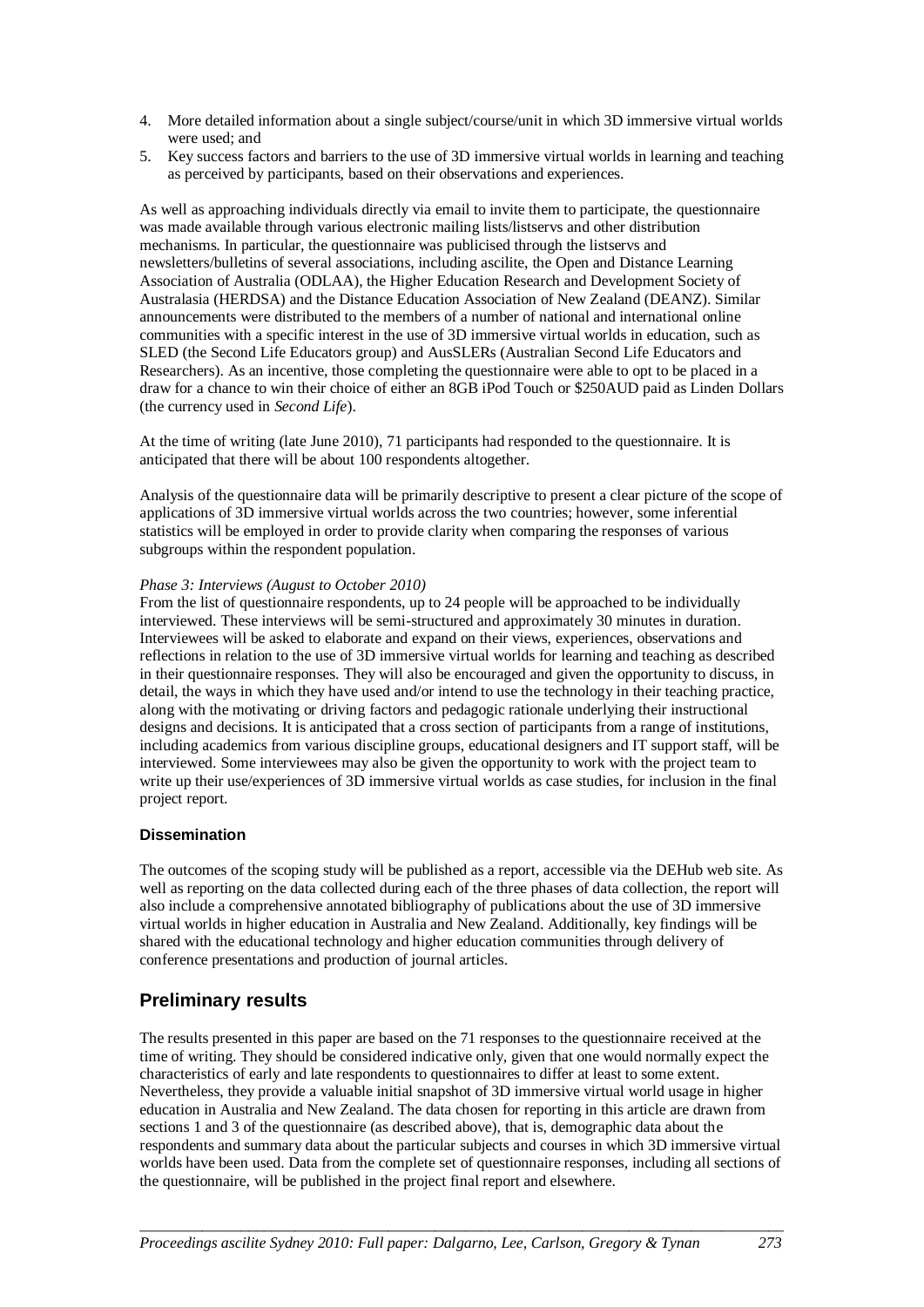## **Demographic information about initial respondents**

The initial 71 respondents to the questionnaire included 36 males, 33 females, and two who did not specify their gender. It included five people in the 26-35 years age range, 22 in the 36-45 years age range, 32 in the 46-55 years age range and 10 in the 56-65 years age range, with two who did not specify. This is interesting because it supports, at least to some degree, the findings of Kennedy et al. (2009), for example, who argue that, contrary to assertions by some commentators on "digital natives" (Prensky, 2001a, 2001b) and the "Net Generation" (Oblinger & Oblinger, 2005), younger academics are not in fact more likely than older academics to use new technologies in their teaching. These results may, however, need to be considered in light of differences in the opportunities available to younger academics compared to older and more senior academics, for example less autonomy in subject and course design and less access to funding and support for technology and innovation projects.

The initial respondents included 52 from Australia, 15 from New Zealand, and four who did not specify the location of their institution. A total of 39 respondents indicated that they had actually used 3D immersive virtual worlds in their own teaching.

## **3D immersive virtual world usage trends**

The 39 respondents who indicated that they had used 3D immersive virtual worlds in their teaching reported on a total of 66 individual subjects/courses/units in which they had used the technology, including 121 individual subject offerings. Figure 1 shows the distribution of these subject offerings over the past 10 years. There is a definite upward trend in usage, with offerings in 2008 (23) being more than double the number in 2007 (9), offerings in 2009 (36) increasing substantially again, and offerings in the first half of 2010 (35) already approaching those over the whole of 2009.



#### **Figure 1: Distribution of subject offerings in which 3D immersive virtual worlds have been used over the past 10 years**

## **3D immersive virtual world platforms**

Figure 2 shows the 66 subjects in which 3D immersive virtual worlds were reported to have been used, broken down by virtual world platform. As expected, the vast majority of subjects using 3D immersive virtual worlds employed *Second Life* (49 or 79%), with *Active Worlds* (4 or 6.5%) being the next most commonly used platform, followed by *OpenSim* (2 or 3.2%) and *There.com* (1 or 1.6%). A number of other platforms were listed on the questionnaire but were not chosen by any respondents, specifically: *Vastpark*, *Multiverse*, *Worlds.com*, *Reaction Grid* and *web.alive*. Six respondents (9.7%) indicated that they had used another, unlisted platform. Of these respondents, one specified that he/she had used the *maidmarion* MMORPG (massively multiplayer online role-playing game), while the other five indicated that they had used worlds developed using one or more of the following: the *Neverwinter Nights* toolset, the *Torque* game engine, the *Unreal Tournament* game engine, *OpenGL*, *Blender* or the Virtual Reality Modeling Language (VRML).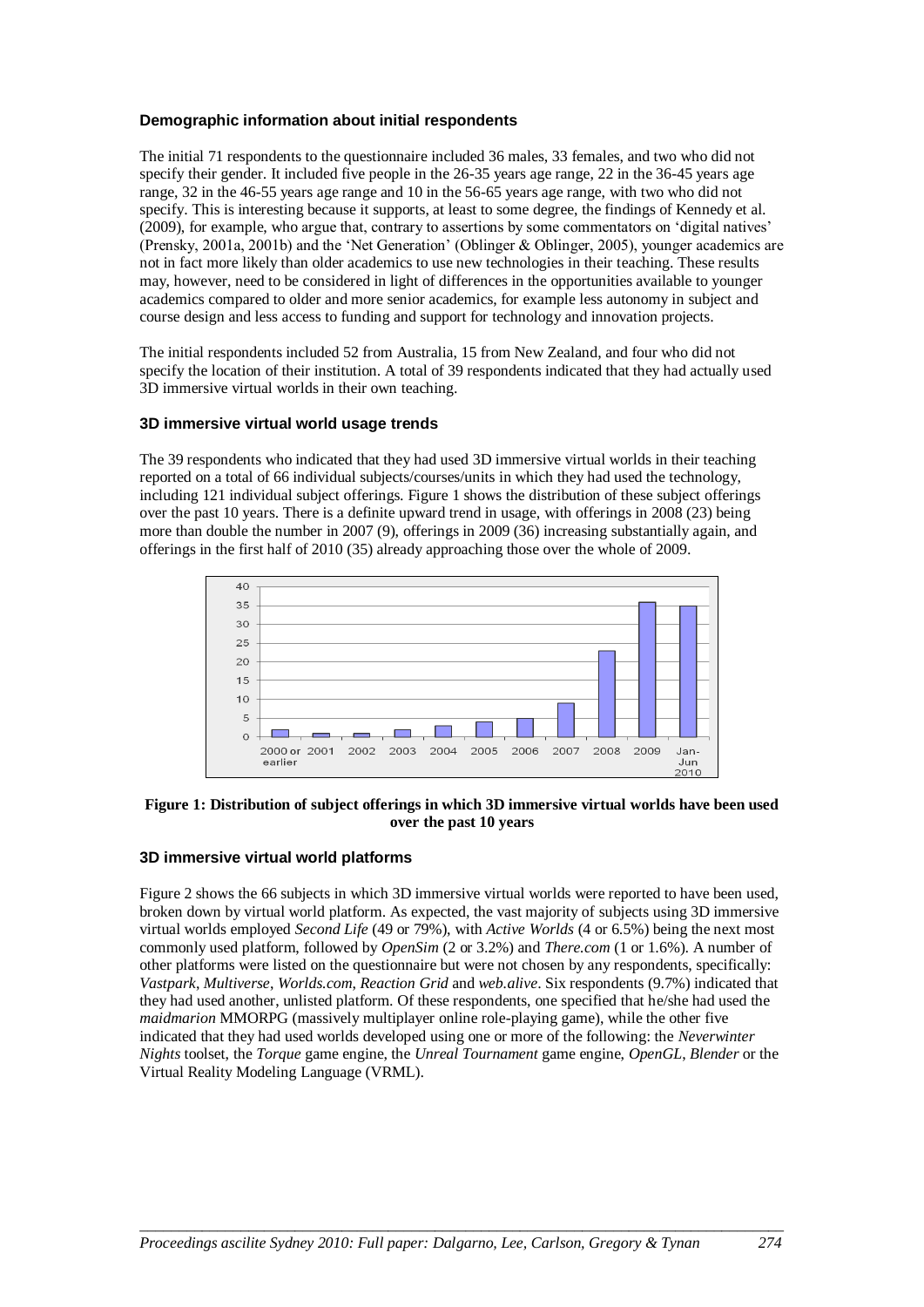

**Figure 2: 3D immersive virtual world usage by platform**

## **Delivery mode**

Figure 3 shows the subjects in which 3D immersive virtual worlds were reported to have been used, broken down according to delivery mode. The majority of subjects reported to have used 3D immersive virtual worlds were delivered in face-to-face mode (43 or 66.1%), which may be reflective of the larger proportion of subjects across the sector delivered in this mode. Alternatively, this may indicate that the use of 3D immersive virtual worlds requires levels of instructional and technical support that make them difficult to use in non-face-to-face teaching.



**Figure 3: Subjects using 3D immersive virtual worlds by delivery mode**

# **Role of 3D immersive virtual world tasks: Assessed or compulsory**

Figure 4 shows the proportion of subjects in which 3D immersive virtual worlds were used, where the tasks were (i) compulsory and assessed (24 or 38.7%); (ii) compulsory and not assessed (12 or 19.4%); or (iii) neither compulsory nor assessed (26 or 41.9%). Arguably, the large number of subjects in which the offerings were neither compulsory nor assessed suggests that in many cases the use of 3D immersive virtual worlds is not yet a mainstream or core part of the subject.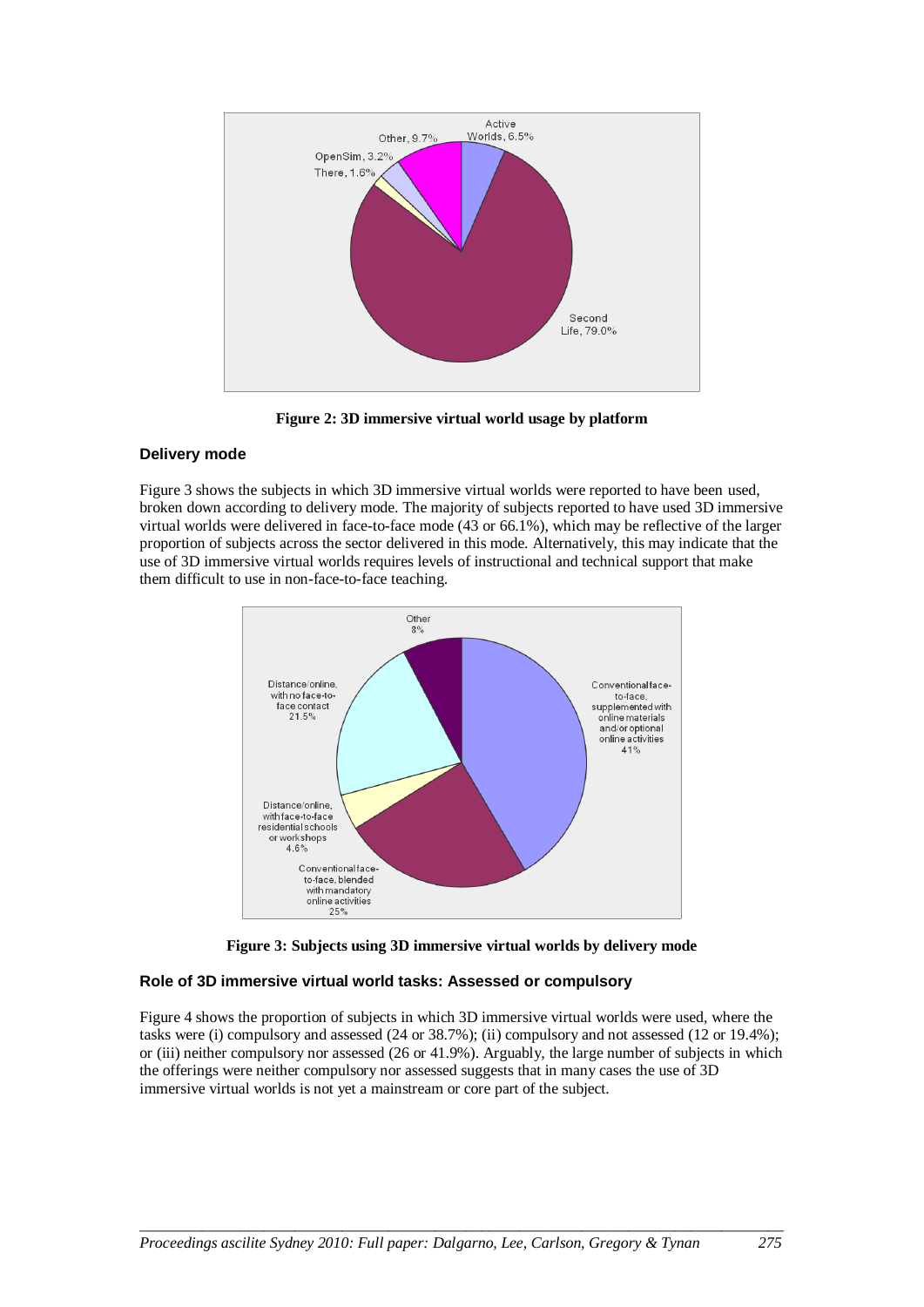

**Figure 4: Subjects using 3D immersive virtual worlds by role of virtual world tasks**

## **Subject or course discipline and level**

Figure 5 shows the subjects in which 3D immersive virtual worlds were used, broken down by level of course. At this point in time, the data points to the fact that they are being used predominantly with undergraduate students. This could, of course, simply be because there are more students enrolled in undergraduate courses.



**Figure 5: Subjects using 3D immersive virtual worlds by subject level**

Figure 6 shows the subjects in which 3D immersive virtual worlds were used, broken down by discipline area. Participants were asked to name in their own words the discipline area of each subject, and the responses were then coded into the following categories:

- Education:
- Arts and Humanities;
- Science:
- Health Professional;
- Information Technology;
- Legal and Business;
- Other.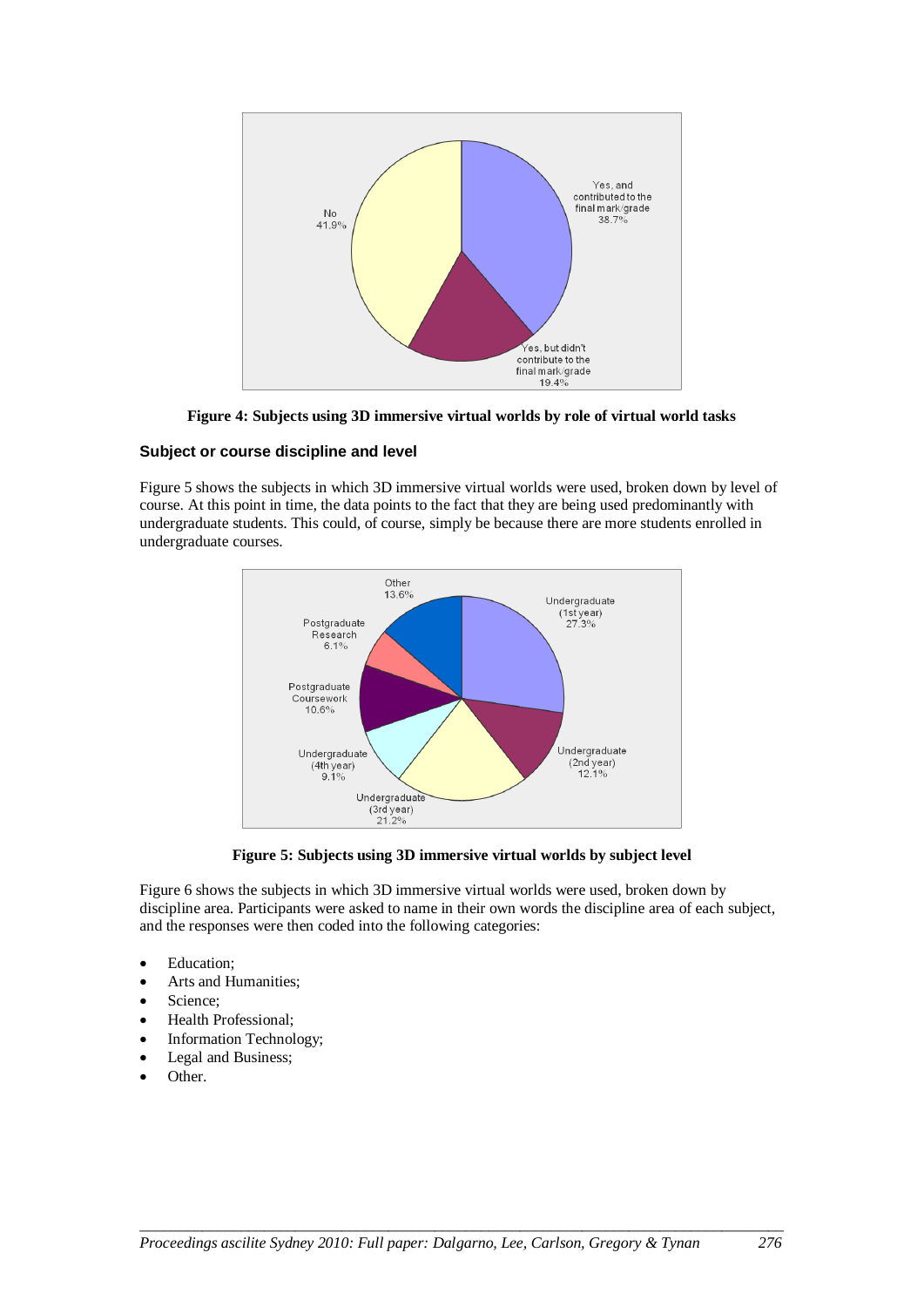

**Figure 6: Subjects using 3D immersive virtual worlds by discipline area**

# **Discussion**

The preliminary data presented in the previous section attest to the diversity of 3D immersive virtual world usage in higher education across Australia and New Zealand in terms of the virtual world platforms used, the role of virtual world tasks in relation to assessment, as well as the delivery modes, subject levels and discipline areas of the subjects involved. This diversity mirrors, in many ways, the findings of the JISC (de Freitas, 2008) and Eduserv (Kirriemuir, 2008) reports from the UK and the ECAR (Kelton, 2007) report from the US cited earlier. It can also be seen from the preliminary questionnaire data that there has been a clear overall increase from year to year of subject offerings in which 3D immersive virtual worlds have been used over the past decade.

*Second Life* is by far the most popular 3D immersive virtual world platform, reported to have been used by 79% of the questionnaire respondents in the partial data set used for the preparation of this paper. At the time of writing, Linden Lab, the proprietor of *Second Life*, has recently announced plans to dismiss one-third of its workforce (Linden Lab, 2010). Such occurrences, along with the demise of other competing platforms – such as, for example, *There.com* earlier this year (Wilson, 2010) – serve to point to and underscore the risks of over-reliance or dependence on a specific platform. Educators should take steps to ensure that in the event their chosen platform ceases to be available, the resources they have developed will be able to be easily ported or transferred to other, alternative platforms. Hopefully, pedagogical and instructional design lessons learnt will also be readily transferrable. Interestingly, the aforementioned Eduserv report claims that despite the fact that the use of *Second Life* in UK higher and further education is on the rise, "many academics are not 'welded' to it, being aware of its deficiencies and open to moving to alternative virtual environments, especially open source and more localised versions, in the future" (Kirriemuir, 2008, p. 2). The preliminary results of the scoping study also suggest that a noticeable proportion of higher education teaching staff and institutions across Australia and New Zealand are now developing custom or "bespoke" virtual worlds and hosting them on their own servers and networks, willing to bear the higher costs and time commitment involved in exchange for greater levels of functionality, flexibility and control.

It is worth noting that 3D immersive virtual worlds and other desktop virtual reality environments have been in existence for over 20 years (de Freitas, 2008). They have been trialled and used in education long before the launch of *Second Life* in 2003, although the advent of the current generation of massively multi-user virtual worlds may have contributed to a resurgence of interest in the technologies and accelerated their uptake in education. Perhaps the learning affordances of these technologies (see Dalgarno & Lee, 2010) are valuable enough so that they will outlast any particular software platform or system; meanwhile, research is required to understand the precise nature of these affordances and how they can be exploited in pedagogically sound ways. Furthermore, there is a need to make time for awareness-raising, dialogue and professional development on what strategies, approaches, techniques and tools work best for achieving the desired learning outcomes, and to aid teaching staff in gaining the confidence and competence to integrate these successfully into their learning designs and teaching practices.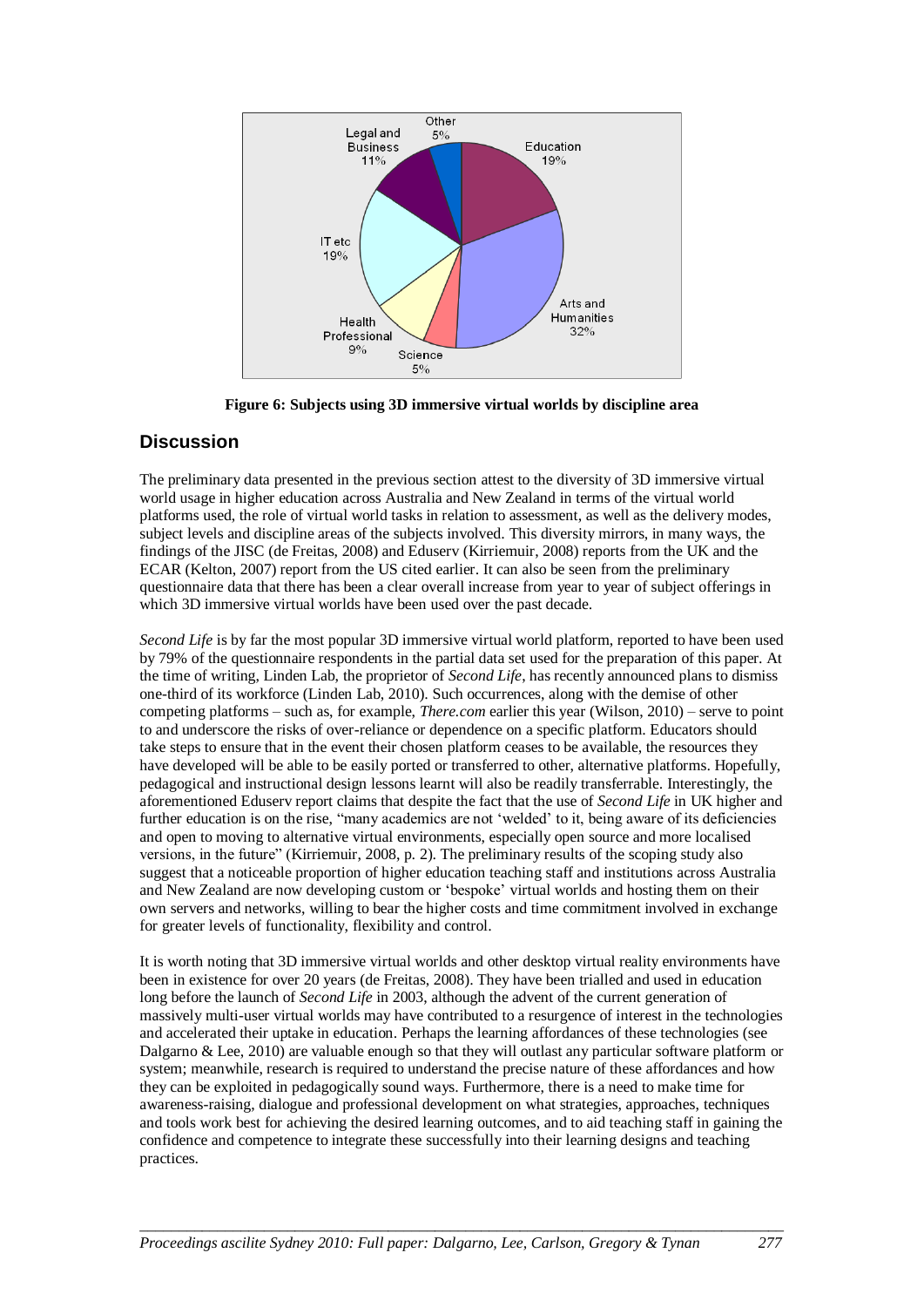# **Conclusion and next steps**

The substantial investments being made by higher education institutions and agencies in 3D immersive virtual worlds for learning and teaching call for large-scale, sector-wide efforts that seek to capture and document staff members' perceptions and experiences relating to the use of the technology, and that attempt to identify good and/or best practices in the area. The Australian and New Zealand 3D immersive virtual worlds scoping study supported by the DEHub research consortium targets this need through a systematic review and environmental analysis that parallels and complements studies conducted elsewhere in the world, particularly the UK and USA.

This paper has reported on the overall research design of the DEHub scoping study, in addition to presenting preliminary results drawn from the questionnaire phase of the study. Key points that have arisen at this stage are:

- data is in general consistent with international findings (UK and USA);
- there has been a dramatic increase in the use of 3D immersive virtual worlds in Australian and New Zealand higher education institutions;
- there is a diversity of virtual worlds in use, although *Second Life* appears to be the most popular platform;
- uptake by academics is predominantly by more mature individuals aged 46 years and older;
- 3D immersive virtual worlds are being used largely in face-to-face or blended learning (as opposed to fully online/distance) scenarios, and mostly at an undergraduate level; and
- half of the respondents were using the technology in the Arts, Humanities or Education disciplines.

The study will build on the preliminary results with further collection and analysis of quantitative and qualitative data related to higher education staff members" views and beliefs about 3D immersive virtual worlds for learning and teaching, their current and planned uses of the technology, and their observations and reflections on their experiences. Following the close of the questionnaire, selected respondents will be purposively sampled to participate in individual interviews in order to allow for more in-depth information and insights to be obtained. An important goal here will be to understand how the unique capabilities and affordances of 3D immersive virtual worlds are being exploited to deliver pedagogical benefits and outcomes in ways that would be difficult or impossible to achieve without the technology (see Dalgarno & Lee, 2010).

The final project report, which is due for release in early 2011, will include the complete results of the scoping study and incorporate a number of case studies of exemplary, innovative practice. These will be accompanied by an annotated bibliography of relevant publications and other useful resources.

# **References**

Bradshaw, D. (2006). *Virtual worlds – real learning! Pedagogical reflections*. Brisbane: Australian Flexible Learning Framework.

[http://virtualworlds.flexiblelearning.net.au/reports/VWRL\\_pedagog\\_reflect.pdf](http://virtualworlds.flexiblelearning.net.au/reports/VWRL_pedagog_reflect.pdf)

Campbell, M. (2009). Using 3D-virtual worlds to teach decision-making. In *Same places, different spaces. Proceedings ascilite Auckland 2009*.

<http://www.ascilite.org.au/conferences/auckland09/procs/campbell-m.pdf>

Collins, C. (2008). Looking to the future: Higher education in the Metaverse. *EDUCAUSE Review*, 43(5), 51-63.<http://www.educause.edu/ir/library/pdf/ERM0853.pdf>

- Dalgarno, B. & Lee, M.J.W. (2010). What are the learning affordances of 3-D virtual environments? *British Journal of Educational Technology, 41*(1), 10-32.
- de Freitas, S. (2008). *Serious virtual worlds: A scoping study*. Bristol, UK: Joint Information Systems Committee[. http://www.jisc.ac.uk/media/documents/publications/seriousvirtualworldsv1.pdf](http://www.jisc.ac.uk/media/documents/publications/seriousvirtualworldsv1.pdf)
- Gamage, V., Tretiakov, A. & Crump, B. (2009). Educators" perceptions about using MUVE for teaching. In *Same places, different spaces. Proceedings ascilite Auckland 2009*. <http://www.ascilite.org.au/conferences/auckland09/procs/gamage-poster.pdf>
- Gregory, S. & Tynan. B. (2009). Introducing Jass Easterman: My Second Life learning space. In *Same places, different spaces. Proceedings ascilite Auckland 2009*. <http://www.ascilite.org.au/conferences/auckland09/procs/gregory.pdf>
- Henderson, M., Huang, H., Grant, S. & Henderson, L. (2009). Language acquisition in Second Life: Improving self-efficacy beliefs. In *Same places, different spaces. Proceedings ascilite Auckland 2009*.<http://www.ascilite.org.au/conferences/auckland09/procs/henderson.pdf>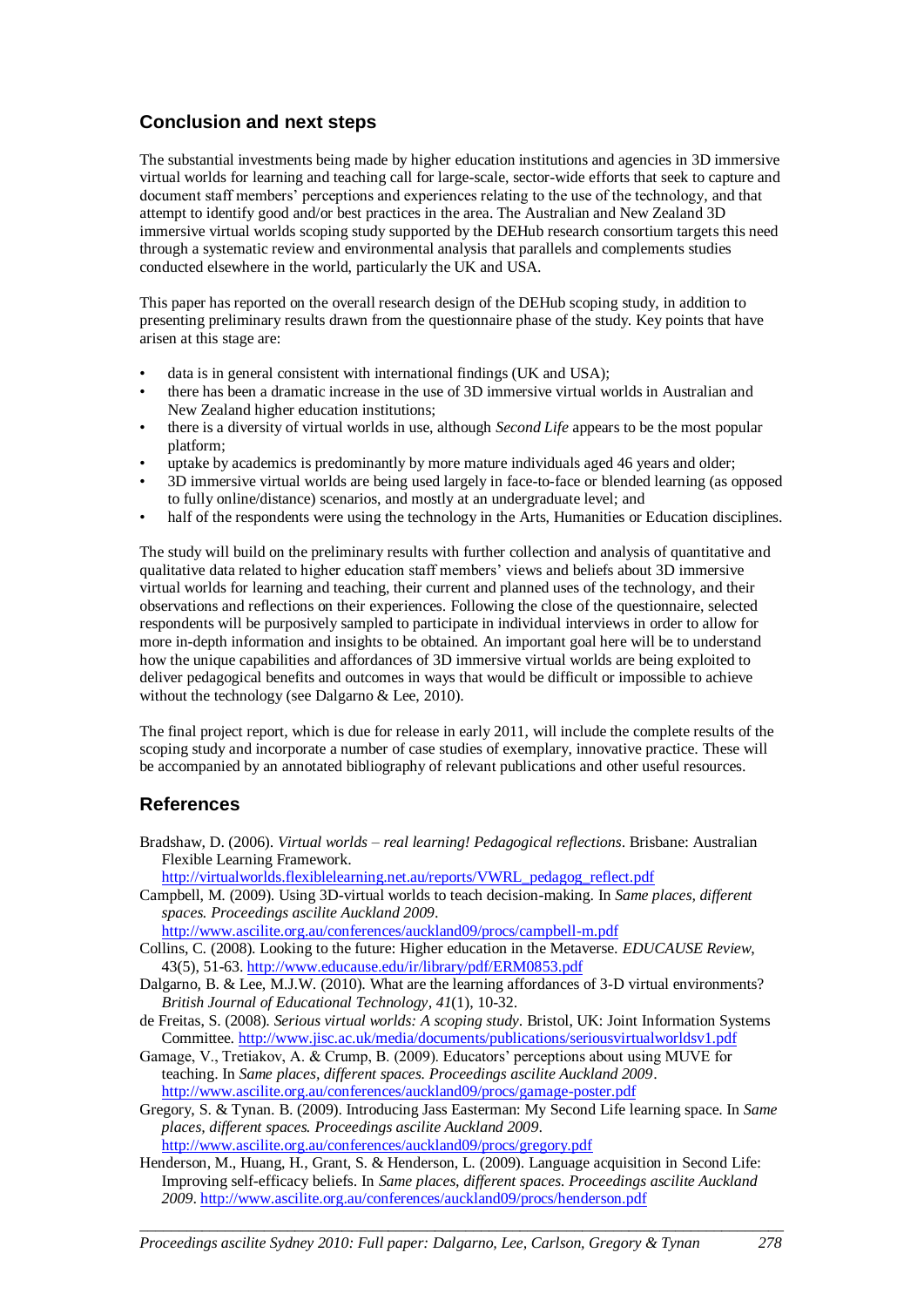- Hew, K. F. & Cheung, W. S. (2010). Use of three-dimensional (3-D) immersive virtual worlds in K-12 and higher education settings: A review of the research. *British Journal of Educational Technology*, 41(1), 33-55.
- Johnson, L., Levine, A. & Smith, R. (2008). *The Horizon Report: 2008 Australia–New Zealand edition*. Austin, TX: New Media Consortium.<http://www.nmc.org/pdf/2008-Horizon-Report-ANZ.pdf>
- Kelton, A.J. (2007). *Second Life: Reaching into the virtual world for real-world learning*. Boulder, CO: EDUCAUSE Center for Applied Research. <http://www.educause.edu/ir/library/pdf/ERB0717.pdf>
- Kennedy, G.E., Dalgarno, B., Bennett, S., Gray, K., Waycott, J., Judd, T., Bishop, A., Maton, K., Krause, K.-L. & Chang, R. (2009). *Educating the Net Generation: A handbook of findings for practice and policy*. Melbourne: University of Melbourne Press.
- Kirriemuir, J. (2008). *A Spring 2008 'snapshot' of UK higher and further education developments in Second Life*. Bath, UK: Eduserv[. http://www.scribd.com/doc/7063700/A-Spring-2008-snapshot-of-](http://www.scribd.com/doc/7063700/A-Spring-2008-snapshot-of-UK-Higher-and-Further-Education-Developments-in-Second-Life)[UK-Higher-and-Further-Education-Developments-in-Second-Life](http://www.scribd.com/doc/7063700/A-Spring-2008-snapshot-of-UK-Higher-and-Further-Education-Developments-in-Second-Life)
- Lee, M.J.W. (2009). [How can 3D virtual worlds be used to support collaborative learning? An analysis](http://www.je-lks.it/en/09_01/3met_lee_ing09.pdf)  [of cases from the literature.](http://www.je-lks.it/en/09_01/3met_lee_ing09.pdf) *Journal of e-Learning and Knowledge Society*, 5(1), 149-158. [http://www.je-lks.it/en/09\\_01/3met\\_lee\\_ing09.pdf](http://www.je-lks.it/en/09_01/3met_lee_ing09.pdf)
- Lee, M.J.W. (2010). *3D immersive virtual worlds in higher education: Emerging academic staff and student perspectives on learning and teaching in new online spaces*. Unpublished manuscript.
- Linden Lab (2010). Linden Lab restructures to generate efficiencies and support investment in new platforms[. http://lindenlab.com/pressroom/releases/06\\_09\\_10](http://lindenlab.com/pressroom/releases/06_09_10)
- New Media Consortium (2007). *The Horizon Report: 2007 edition*. Austin, TX: NMC. [http://www.nmc.org/pdf/2007\\_Horizon\\_Report.pdf](http://www.nmc.org/pdf/2007_Horizon_Report.pdf)
- Oblinger, D.G. & Oblinger, J.L. (Eds) (2005). *Educating the Net Generation*. Boulder, CO: EDUCAUSE.
- Prensky, M. (2001a). Digital natives, digital immigrants. *On the Horizon*, 9(5), 1-6.
- Prensky, M. (2001b). Digital natives, digital immigrants, Part II: Do they really think differently? *On the Horizon*, 9(6), 1-6.
- Rogers, L. (2009). Simulating clinical experience: Exploring Second Life as a learning tool for nurse education. In *Same places, different spaces. Proceedings ascilite Auckland 2009*. <http://www.ascilite.org.au/conferences/auckland09/procs/rogers.pdf>
- Willems, J. (2009). Different spaces but same places: Possibilities, pitfalls and persistent practices in Second Life. In *Same places, different spaces. Proceedings ascilite Auckland 2009*. <http://www.ascilite.org.au/conferences/auckland09/procs/fewster.pdf>
- Willis, G.B. (1999). *Cognitive interviewing: A 'how to' guide*. Research Triangle Park, NC: Research Triangle Institute.<http://appliedresearch.cancer.gov/areas/cognitive/interview.pdf>
- Wilson, M. (2010). There.com closed on March 9th, 2010.<http://www.there.com/info/announcement>

#### **Author biographies and contact details:**

*Barney Dalgarno*, School of Education, Charles Sturt University, Locked Bag 588, Wagga Wagga, NSW 2678, Australia. Email[: bdalgarno@csu.edu.au.](mailto:bdalgarno@csu.edu.au)

Barney is an Associate Professor of Educational Technology in the School of Education at Charles Sturt University. His research interests include the educational affordances of 3D virtual learning environments, the application of constructivist theories to technology facilitated learning design, critical exploration of the impact of generational changes on learners, learning and learning technologies and the use of functional brain imaging to explore interactivity and cognition. As well as being awarded a number of research and teaching grants, he has received national recognition through awards for innovative teaching and learning design using leading-edge technologies.

*Mark J.W. Lee*, School of Education, Charles Sturt University, Locked Bag 588, Wagga Wagga, NSW 2678, Australia. Email[: malee@csu.edu.au.](mailto:malee@csu.edu.au)

Mark is an Adjunct Senior Lecturer with the School of Education at Charles Sturt University. He also concurrently serves as Adjunct Senior Lecturer with the DEHub research institute at the University of New England, as well as Honorary Research Fellow with the Graduate School of IT and Mathematical Sciences at the University of Ballarat. Mark has published widely in the fields of educational technology, e-learning and innovative pedagogy in higher education, with over 50 refereed publications to his name. His current research interests include pedagogical uses of Web 2.0, mobile learning, digital game-based learning and the use of 3D virtual environments for learning.